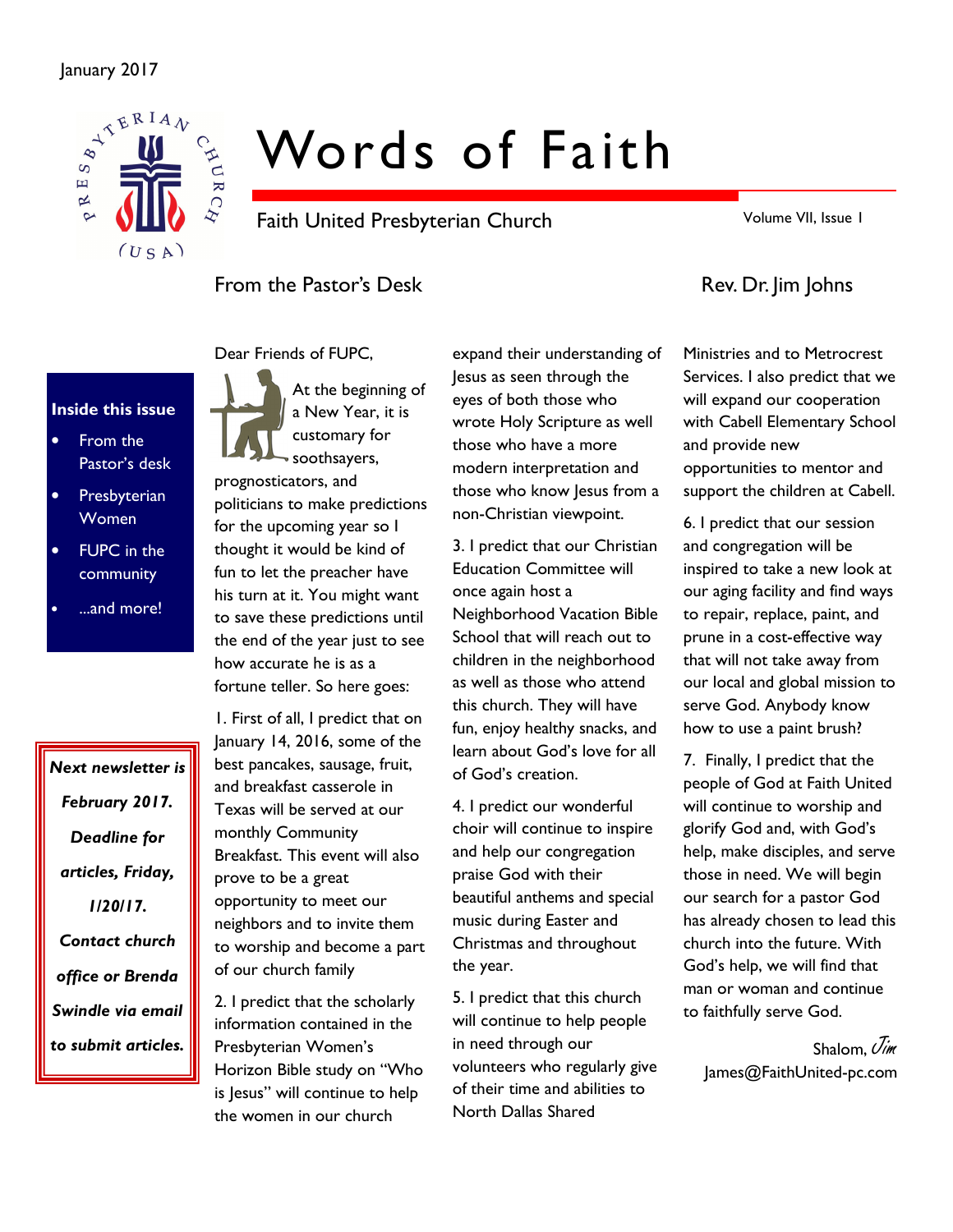# Presbyterian Women Mary Marxer

FUPC Women are into the new year of Bible study with "Who Is Jesus?" Books are available for \$10 in the office or at your circle meeting or from your circle leader.



Tuesday Morning Circle-2nd Tuesday, 10:30 am. Next meeting, 1/10. Circle moderator, Linnie Hinkle.

# Outreach & Evangelism National Control of Mayne Saunders



#### Monthly Pancake Community

Breakfast will be Jan. 10 from 8-10am. Join us and meet your neighbors and friends.



Metrocrest Services is grateful for the FUPC donations to the Santa Store. Many thanks to those who participated! On December 12 we delivered over 130 toys and 2 bicycles.

#### North Dallas Shared Ministries

is in need of volunteers in the new year.



NDSM wants us to know that they could not operate without the skill and dedication of several hundred volunteers. They are indeed blessed that so many share the faith in their mission.

However, as lives change, old friends have other priorities and new opportunities to serve arise. They are currently hoping to find volunteers with the following abilities:



The Church Life Committee will host a New Member Reception immediately after worship on Sunday, January 15, 2017. Please join us in welcoming recent new members. They are Jessie Reyes and her children, Adenn and Adelyn. Their directory information is on the adjacent page (p. 3).

Thursday Morning Circle-2nd Thursday, NEW TIME, 10 am at the church, Next meeting, 1/12.

Tuesday Evening Circle-3rd Tuesday, 7:00 pm in members homes. Next meeting, 1/17, Circle moderator, Irene Simpson.

The Starboard Stitchers will next meet on Tuesday, January 3 at 1:00 pm at the church. All are invited to come help them stuff fabric animals. These animals go to toddlers when they get their shots at the North Dallas Shared Ministries clinic.

COMPUTER PROGRAMMERS - to work in Access and VBA to update existing programs and for special projects. Very flexible schedule.

HARDWARD INSTALLERS - to set up desk tops, connect to our network, define printers and do general trouble shooting. They anticipate needing 2-3 hours per week on a flexible schedule.

SOFTWARE INSTALLERS - to install vendor programs and inhouse programs written in Access. 3-5 hours per month.

TAX PREPARERS - to work from mid-January through April 15th. Now is the time to get certified by the IRS through the VITA (Volunteer Income Tax Assistance) program. Additional information is available at - www.irs.gov

They can also use volunteers who'd like to assist the clients in the food bank, clothes closet or with the interview process. Please visit the Web site for details - www.ndsm.org and click to "How You Can Help" tab.

# Church Life **Brenda Burkham**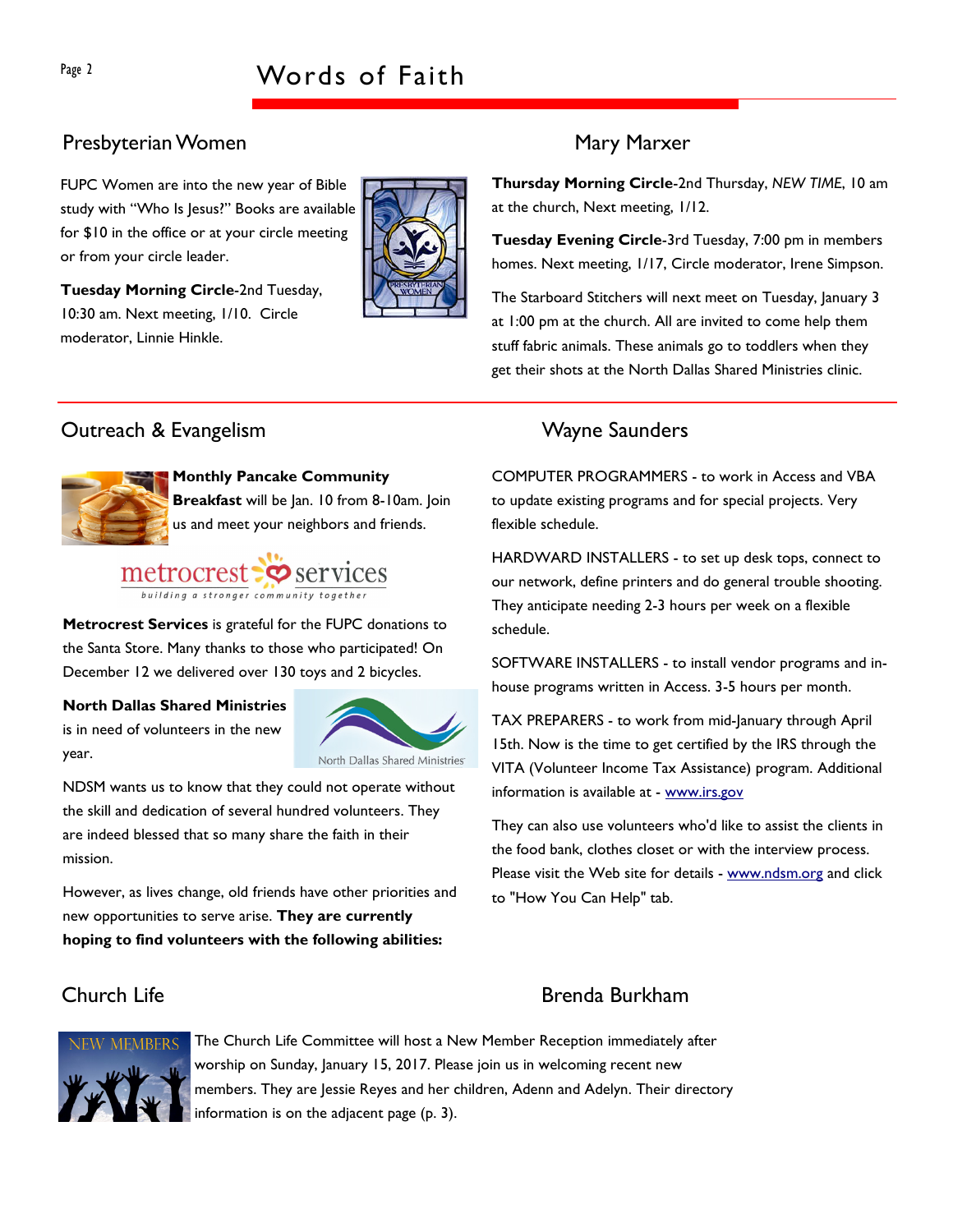# Happy Birthday!

January 7

January 9

 $*$  | anet Marxer Rodriguez

Rehab/At Home: Earl Blackney

**Betty Van** 

Bobbie & J.R. Jones Margaret Jones Henry Knight **Betty Laney** Joanne McKnight Anne Mobley Wanda Mosher **Freddie Simmons** 

Dick Nelson

#### January 4

**※ Jim Laclede** 

- January 6
- David Kirchmeyer

Prayer Concerns

### Prayers for:

- Oscar Bennedsen
- Dale Durcholz
- **Elizabeth Hendricks**
- Roger Jones
- **Ray Kirchmeyer** (David's brother)
- **Lilas Kinch**
- Sugie Maxfield
- ♥ Sherrard Family
- Alan Swope

#### Hospital:

- David Blackney
- Shirley Kretchmar
- Mary Marxer

# Notes & News from the Pews



### Dear FUPC,

I am humbled by all the generous thoughts and prayers you have given to my brother-in-law, Ray, over the last three years. He has made great strides since his fall on January 16, 2013.

He has had two brain surgeries and two pelvic surgeries among other things. His faith and your belief in him have kept him strong. Someday I believe he will walk his way home. The support you have given me has helped to keep me strong for him and I thank you, one and all.

Sincerely, Ann Kirchmeyer

# January 10 Ralph Miller January 11 Doris Rose

January 22 Quinn Moser January 25 Henry Knight January 27 Tracy Tiemann



# Directory Updates

Please remember to notify the church office if your information changes.

#### Helen Bowling

2029 Lockwood Dr. #224 Charlottesville, VA 22911 Phone: 434-964-3843

Pat Whitaker 5585 Caruth Haven Lane, Apt. 203 Dallas, TX 75225

Jessie Reyes Children: Adenn & Adelyn 1520 Camelia Drive Lewisville, TX 75067 Phone: 214-585-2126



#### Dear FUPC,

I want to thank everyone for the many expressions of sympathy given to Dick and me at the death of his mother, Margaret. All of the words, hugs and cards were very much appreciated. You are truly a blessing and I am thankful to be a part of this loving church family.

Blessing to each of you, Nancy Smith

#### Dear FUPC,

Many thanks for the prayers and donations for my niece and her son in Gatlinburg, TN. They lost all their material possessions in the fire, but Anne and Jacob and their 2 cats are hanging in there and things are starting to look up.